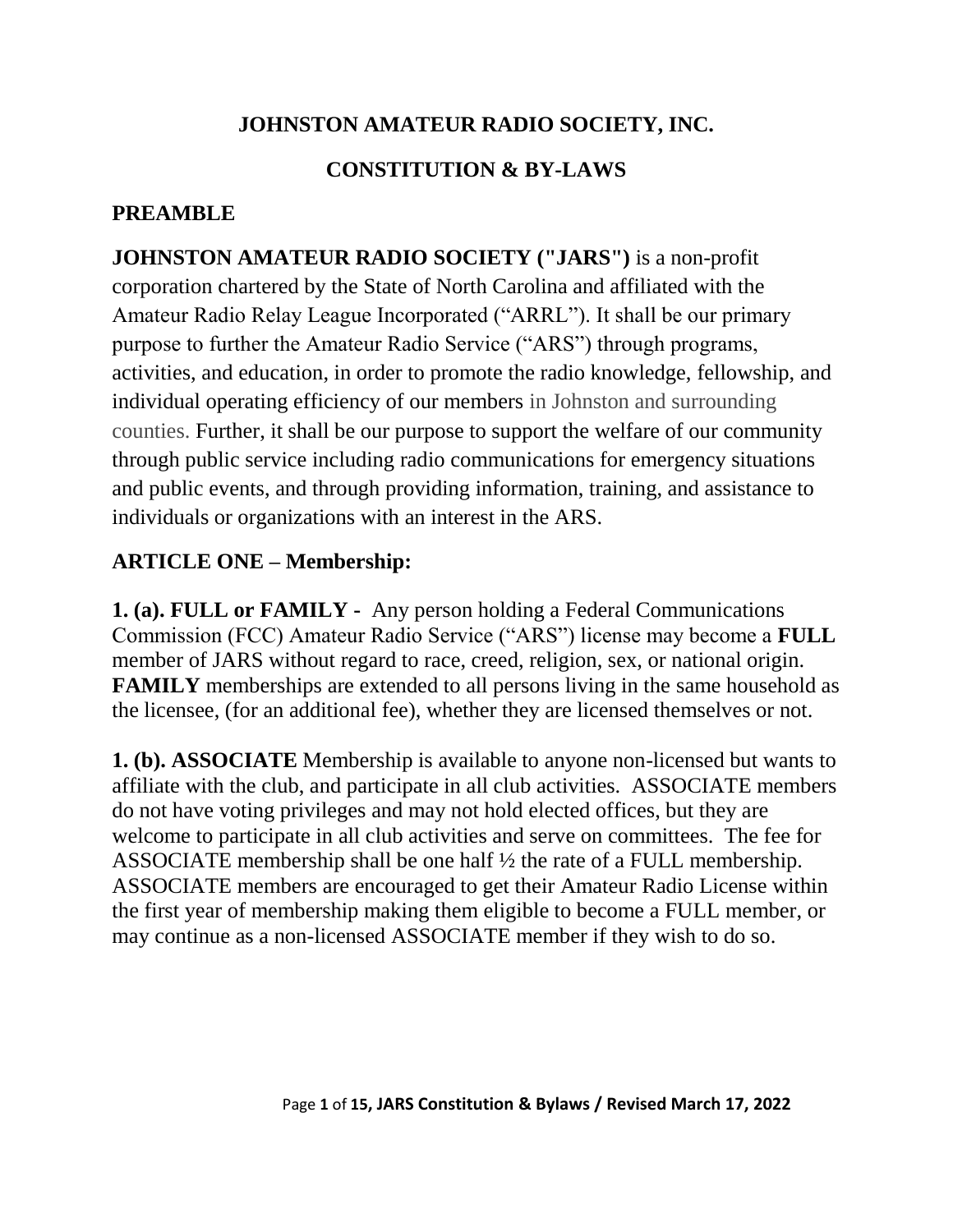**2:** Membership is subject to submission of a completed application and payment of the dues established by the membership to the Membership Director. The application form shall include the name, address, telephone number, and email address, if available. All applications shall be presented by the Membership Director with his/her recommendation to the JARS membership for a vote at that next meeting, a majority vote of the members present being required for acceptance. If the voting is unfavorable, the application and dues shall be returned. A rejected applicant may reapply after ninety (90) days following the rejection and this application must be presented at a club meeting along with the recommendations of the Membership Director. Any applicant with a criminal history over 10 years old, who has NOT been previously convicted of a violent or sexual related felony crime, may apply for membership in JARS, however applications of persons with any criminal history may be held open for one month pending further investigation by the Membership Director and the Board of Directors. Any felony conviction within the past 10 years will automatically cause the application to be rejected. If applying for FAMILY membership, immediate family members living in the same household fall under this same policy.

**3. FAMILY** Membership is available to immediate family members of any JARS member living in the same household, with payment of the Family Membership fee as established by the membership. When the primary member is a FULL Member then the Family Member will be assigned FULL membership as determined above, with the same voting privileges even though a family member may not be a licensed Amateur Radio Operator themselves.

**4.** The **annual membership dues** are \$30.00 for FULL members. Total annual dues covering all members in an immediate FAMILY shall be \$35.00 per year. Dues are pro-rated quarterly depending on what month a new member joins, *(see membership application form)*. Dues for the upcoming year are usually collected in November and December. Any member whose dues have not been paid by January 1st, shall be dropped from the membership, and shall lose all privileges attached to membership, including suspension of their voting privileges and eligibility to hold elected offices. There shall be a grace period of six months for payment and reinstatement; otherwise the former member would have to re-apply as a new member. Until dues are paid, the former member may attend meetings as a guest. It is suggested that dues fees be reviewed again in 2025 and every 5 years after that.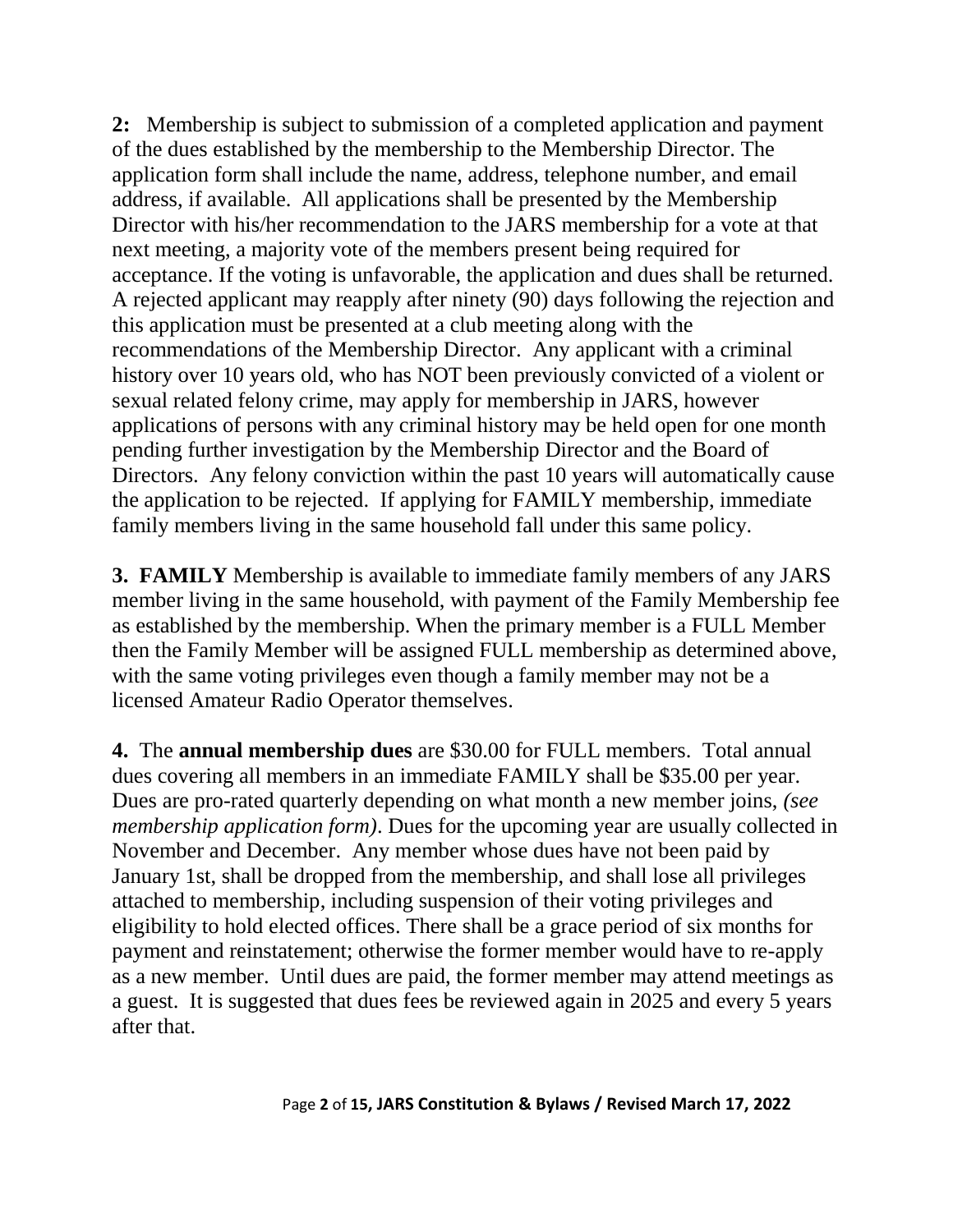**5. HONORARY LIFETIME MEMBERSHIP** may be bestowed to a person for extraordinary service to Amateur Radio and who worked above and beyond the call of duty to help make the JARS club a success, upon recommendation by the Board of Directors and a majority vote of members present at a Membership Meeting. Honorary Lifetime Members pay no dues and have all the privileges of FULL and/or FAMILY Membership. Nominations for Honorary Lifetime Membership should be sent with supporting documentation to the Board of Directors for investigation. No more than two(2) can be awarded annually.

**6.** A licensed radio amateur can become a **Lifetime Member** with a one-time monetary payment of three hundred and fifty (\$350.00) dollars for individual FULL Lifetime membership or (\$400.00) for FAMILY Lifetime membership. If a single/individual that is currently a FULL Lifetime member wanted to include their spouse/family they could pay an additional \$50 to establish FAMILY Lifetime membership to cover all members of their immediate household. This payment can be made at any time, but no refund will be made for any dues that have been paid in the past. After the funds for the one-time payment are credited to the JARS account, that lifetime member will not be required to pay any further regular club dues. There can be no refunds for lifetime membership. Lifetime memberships are not an asset; they cannot be given, sold, traded, or assigned to another person.

**7.** Fee/dues schedules may be changed by a vote at a club business meeting per instructions in ARTICLE ELEVEN of these Bylaws.

## **ARTICLE TWO – Officers:**

**1:** The Officers/Directors of JARS shall consist of:

- President
- Vice-President
- Secretary
- •Treasurer
- Membership Director
- Net Manager
- Parliamentarian
- Media and Newsletter Director / Public Information Officer
- Two at large Directors
- JARS-CERT Captain/Coordinator

```
 Page 3 of 15, JARS Constitution & Bylaws / Revised March 17, 2022
```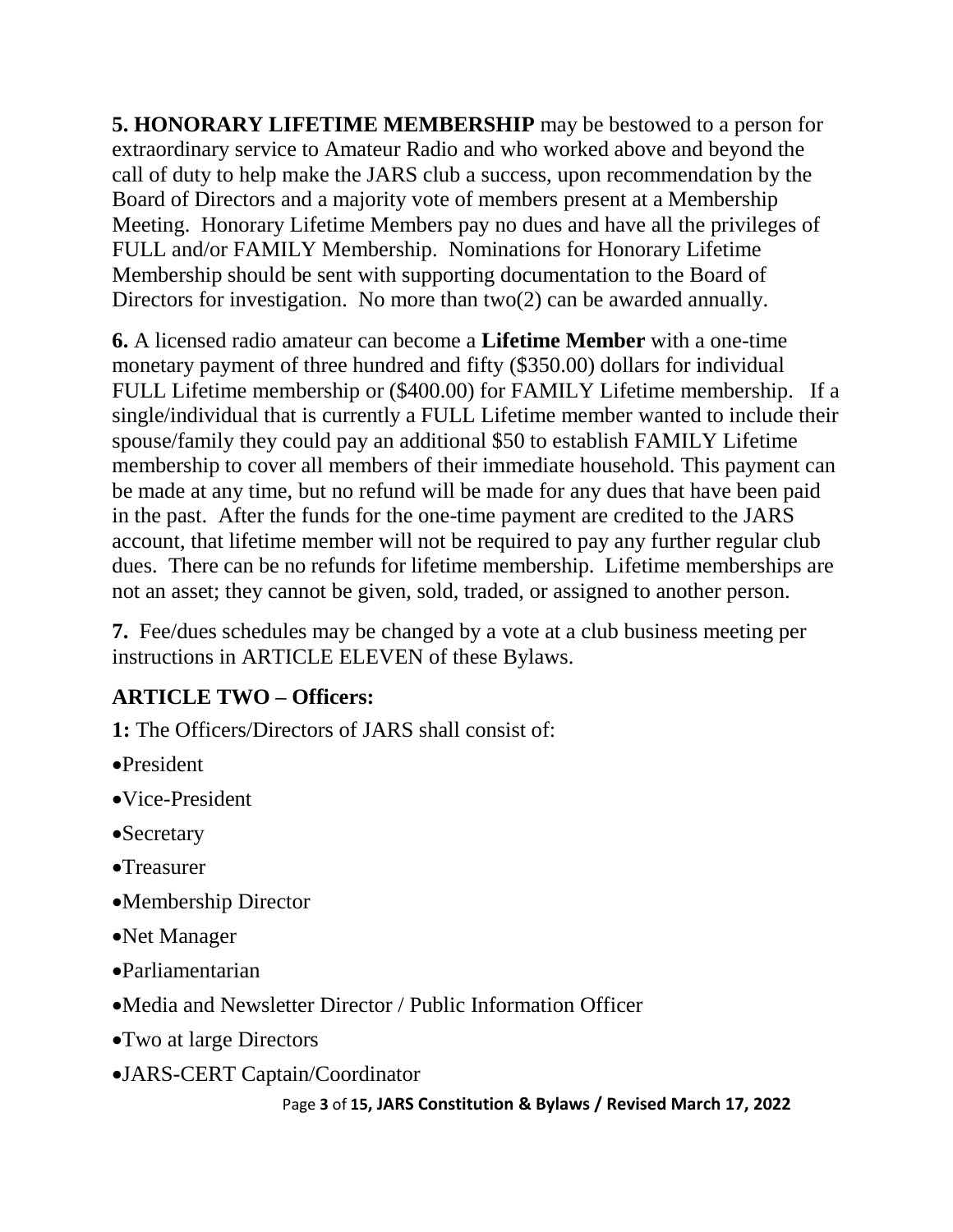**2:** Only FULL Members having attained the age of 18 years or more and have been a JARS member for at least one full year shall be eligible to hold an elected office. In the event that there are not enough candidates willing to serve then the one year membership requirement may be waived if the majority of the members present at time of election vote to do so. All offices will be elected for a term of one (1) year. The offices of President and Vice President will be limited to a maximum of three (3) consecutive terms in the same office, and then must set out at least one term before being re-elected to Pres. or VP again. There will be no other limit as to the number of times a member may be re-elected to any other office. The Media and Newsletter Director**/**Public Information Officer may hold another elected office simultaneously.

### **ARTICLE THREE – Duties of officers:**

**1: President** shall be the chief executive officer of JARS, preside at all meetings according to the rules adopted, call meetings of the Board of Directors, represent JARS on public occasions, enforce the By-laws, and perform all customary duties pertaining to the office. The president shall appoint committees, as he/she deems necessary. Such committees may include but are not limited to JARSFEST, Field Day, Bylaws, and similar committees. In the event of an emergency situation, government control or other unforeseen circumstances, the President, after consulting with at least two other members of the Board of Directors, shall have the authority to make important decisions on behalf of the JARS Organization without approval of the general club membership.

**2: Vice-President** shall assume the duties of the President in the president's absence. In addition, he/she shall be responsible for coordination of educational or social programs for regular club meetings and other club activities.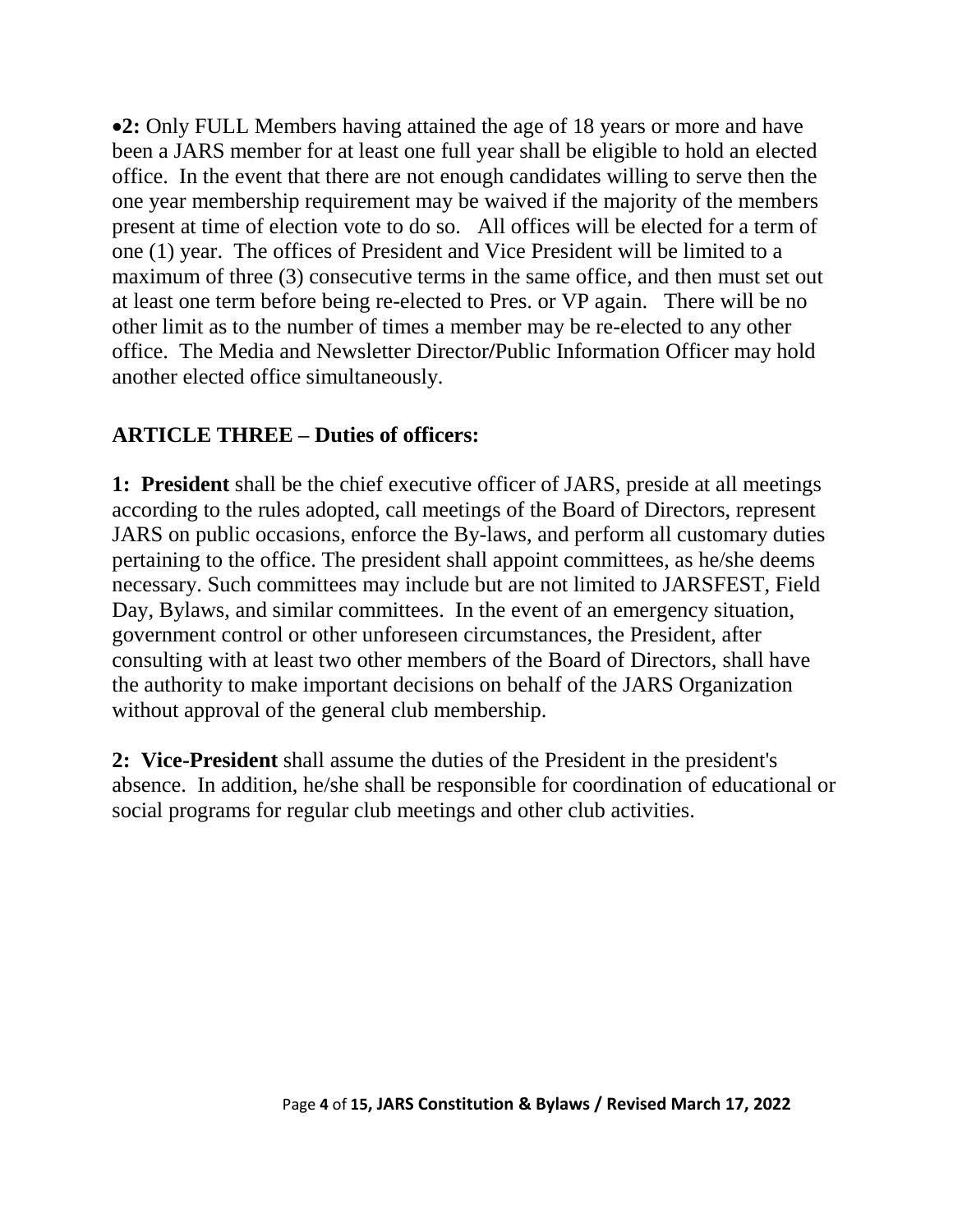**3: Secretary** shall keep a permanent record of the proceedings at all meetings of JARS and all sessions of the Board of Directors. The Secretary shall keep a roll of the members present, conduct and report on all JARS correspondence, and submit reports to the ARRL when necessary. The Secretary will maintain on hand, a list of all current Standing Rules adopted at JARS meetings. In the event of the absence of both the President and Vice President it shall be her/his duty to open and preside over the meeting and shall appoint a member to record the minutes of the meetings, or the Secretary may appoint another elected officer to preside over the meeting. Any reading, correction, and approval of the minutes shall be at the end of the regular stated business meeting, and not carried over to the next month for approval, if practical, and not an undue hardship on the secretary. The first order of business at the regular stated meeting shall be reading of the minutes from last month, or any other called meetings in between, for information/refresher only and not for any corrections. This procedure may be omitted if the minutes were published in the most recent issue of the newsletter or an email giving all the members the opportunity to read it. The Secretary shall keep minutes of previous meetings readily available in case there is a question about something that happened at a previous meeting. An inexpensive laptop computer shall be provided for the secretary at club expense, if necessary.

**4: Treasurer** shall have charge of the funds of JARS. The Treasurer shall have and maintain access to all forms of financial transactions, including mail, cash, and electronic transactions. The Treasurer shall make written quarterly and annual reports of JARS financial activities and shall maintain an inventory listing of all equipment/property owned by JARS. He/she shall be bonded at the expense of the organization when total assets of JARS are in excess of five thousand dollars (\$5,000.00). The Treasurer shall be immune from suit by JARS or individual members thereof, for loss of JARS funds in the Treasurer's custody where such loss is not the proximate result of the Treasurer's willful and wrongful act, or the Treasurer's culpable negligence. In the event of the absence of the President, Vice President and Secretary it shall be his/her duty to open and preside over the meeting and shall appoint a member to record the minutes of the meetings.

**5: Membership Director** will accept and verify completeness of all membership applications and collect the appropriate dues per the dues schedule as determined by the membership. The Membership Director will also receive and record all annual dues. All dues will be accurately recorded and turned over to the Treasurer. The Membership Director shall maintain an accurate roster of the current membership to be available at all meetings to determine issues of membership including voting rights and the right to hold office. The roster will be made available to all members.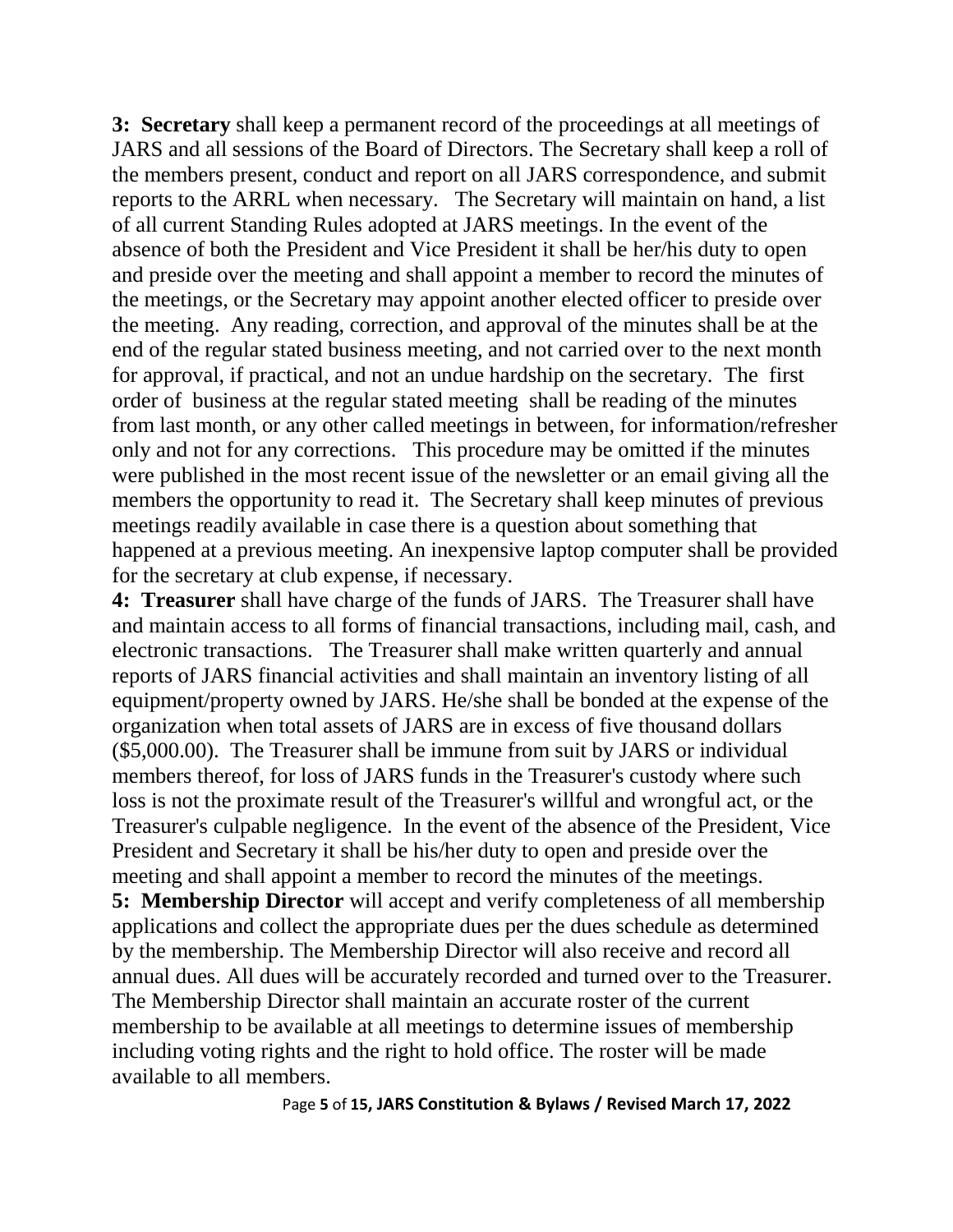**6. Net Manager** shall be responsible for the selection and assignment of Net control operators for the JARS 147.270 repeater. It shall be the duty of the Net Manager to ensure the JARS Net is held every night at 0830 pm and that a Net Control Operator is in charge to coordinate the check-in and conduct the business of the nightly net. The Net Manager shall be responsible for all JARS activity conducted on the Net. He/she shall be responsible for keeping records concerning the statistics of check-ins and Net activities for the Net on a monthly basis and reporting results to the membership at the regular meetings. The record keeping and statistics may be waived by a majority vote of the membership. It is strongly encouraged that persons wishing to be Net Control Operators hold club memberships, pay dues to support the club, and have stations with sufficient radios and antennas (Directional Antennas, if necessary) to reliably and consistently quiet the repeater or are competent to use EchoLink.

**7. Parliamentarian** shall resolve disputes on matters of proper parliamentary procedure, and interpretation of the JARS Constitution & Bylaws, and on any other procedural matters requested by the JARS-President or membership. A candidate for this position should have some basic knowledge of parliamentary procedure and the reading, writing, and interpretation of legal documents. It is suggested that the Parliamentarian also serve as chairperson of the JARS-Constitution and Bylaws committee.

**8. Media and Newsletter Director / Public Information Officer:** Shall publish the monthly club newsletter "The Organ", and shall be responsible for sending official news releases to local media, conducting TV interviews, and interaction with the media. He/She shall maintain a good working relationship with the Webmaster of the JARS web site and Administrator of the JARS Facebook page, and all other social media utilized by JARS. The Media and Newsletter Director**/**Public Information Officer may hold another elected office simultaneously, but only gets one vote at a board of directors meeting.

**9. Two Members at Large.** The purpose of these two extra officers, not holding other elected offices, is to add oversight and diversity of views to the discussion during meetings. Further, they would be able to access the post office box and run errands.

**10. JARS-CERT Captain/Coordinator** shall be equally represented with all other officers at JARS Board of Director meetings. He/She will serve as official Liaison between JARS-CERT and NC Emergency Management, and other state and local Public Safety Agencies, and government controllers. A candidate for this position should have experience in public safety/emergency management and be a current member of the JARS-CERT team.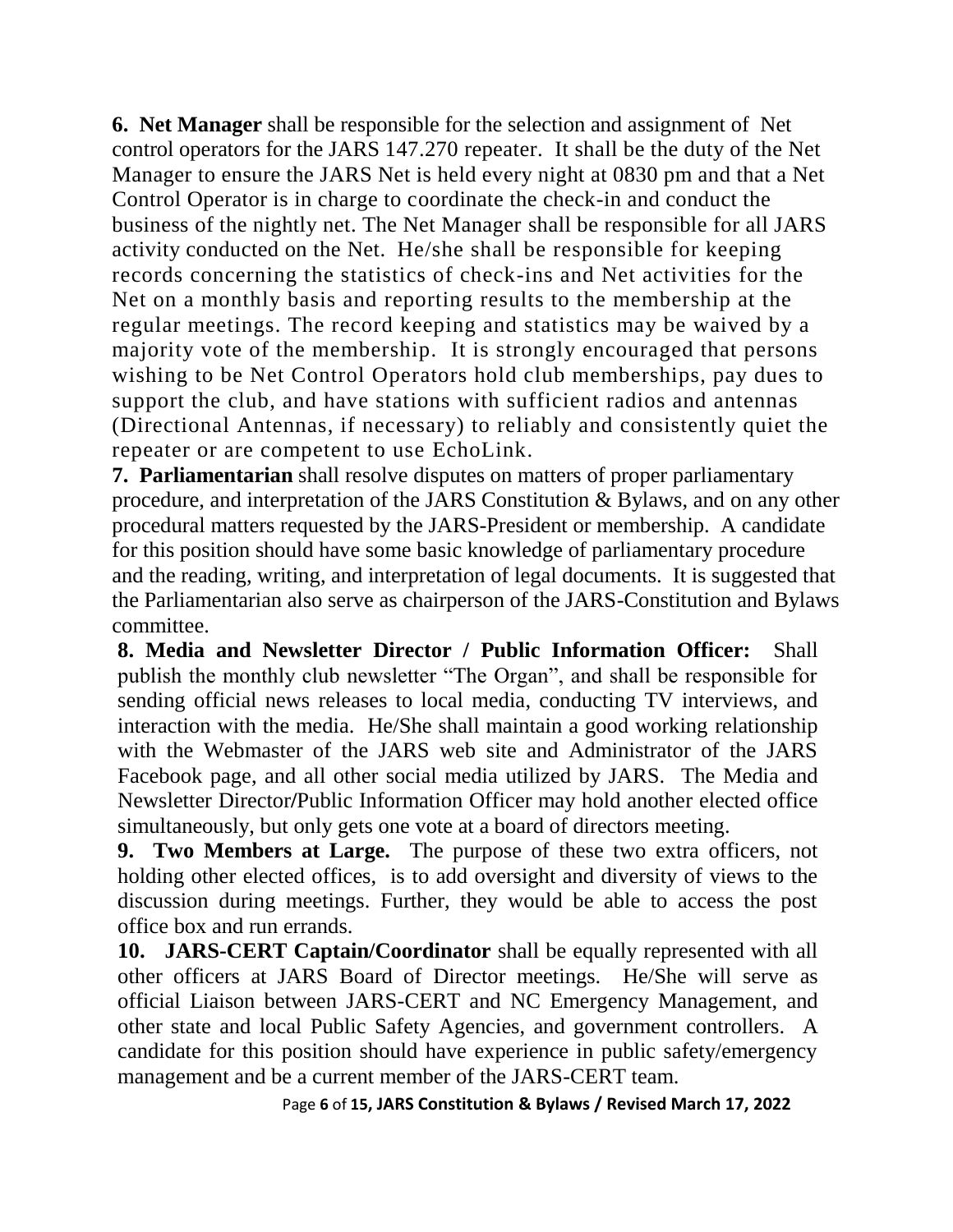## **ARTICLE FOUR - Board of Directors:**

**1:** The Board of Directors will consist of the elected officers in Article Two (1) and at least 2 elected Directors At Large (Members at Large) not holding any other elected office in the club. Candidates for these positions should be willing to commit themselves to attend at least 9 out of 12 Board meetings during their term.

**2:** The Board of Directors shall construct an annual Club Budget and present it to the Club membership for approval at the first business meeting after taking office for the new term. If the proposed budget is not approved by the Club membership, the Board of Directors shall present a revised proposed budget at the following business meeting for Club membership approval. Included in the budget shall be \$200 (annually) each, for the President, Vice President, Secretary, Treasurer, Media Director/PIO, for miscellaneous expenses without prior approval. The Board of Directors shall be authorized to spend up to \$1000.00 (annually) for miscellaneous expenses without prior approval. They shall furnish receipts for reimbursement to the Treasurer to be included in his/her quarterly report.

**3:** The duties of the Board of Directors shall be to propose all expenditures of the Club except normal operating expenses that the Treasurer is authorized to pay.

**4:** Any action taken by the Board of Directors shall be subject to the approval of the voting members present at a regular membership meeting. If a time sensitive emergency exists, the Board will be authorized to take appropriate action and then report such action to members at the next regular membership meeting.

## **ARTICLE FIVE – Elections:**

**1:** The elected positions shall consist of the President, Vice President, Secretary, Treasurer, Membership Director, Net Manager, Parliamentarian, Media & Newsletter Director**/**Public Information Officer, two Board Members At Large, and JARS-CERT Captain/Coordinator.

**2:** A Nominating committee shall be appointed at the June meeting and will report the slate of nominees for the above elected positions at the July and August membership meetings. Nominations from the floor will also be accepted at each meeting provided the nominee agrees to the nomination.

**3:** Election will be conducted prior to the close of the August meeting by secret ballot in the sequence listed in ARTICLE TWO above with each election being preceded by the opportunity for additional nominations from the floor.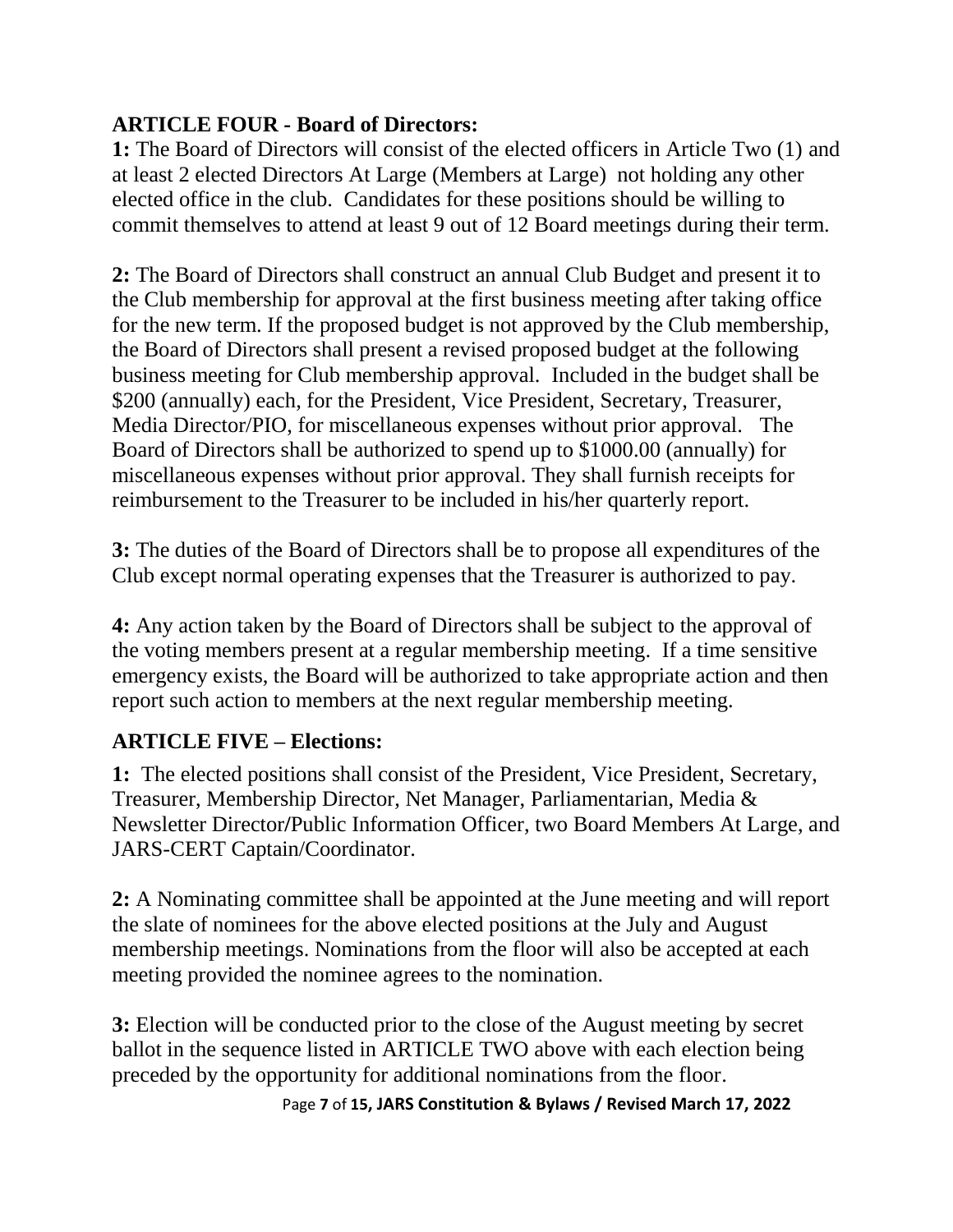**4:** The term of office shall be 1 year commencing September 1<sup>st</sup>, with formal installation of officers at the beginning of the September membership meeting.

**5:** Election requires a 51% majority of the voting members present. In the event that no candidate receives a 51% majority of votes the candidate receiving the lowest vote will be dropped from the slate and another vote will be conducted. All voting will be by members present at an in-person meeting. Voting by absentee ballot or by proxy will not be allowed.

**6:** Should an elected office other than President be vacated for any reason the office will be filled by nomination at the next regular meeting and election at the following meeting. If the office of President becomes vacant the Vice-President shall ascend to the office of President automatically without need for nomination, vote or approval by the membership. Should both the President's and Vice-President's office become vacant at the same time, the Secretary will preside until a special election can be held at the next regular membership meeting.

**7:** Any officer or board member may be removed for cause by a 2/3 majority vote of the Full Members present at a regular or special Membership Meeting whenever, in the judgment of the members, the best interests of JARS will be served thereby. Any officer or board member so removed has the right to appeal and reverse such removal by a 2/3 majority vote of Full Members present at the next regular meeting at which a quorum exists.

## **ARTICLE SIX – Meetings:**

**1: Membership meetings** shall be held on a regular monthly basis at a time and place determined by the membership. It is encouraged that the meeting be held in Johnston County in a location that is handicapped accessible, centrally located and convenient to the maximum number of members, that has cooking facilities if practicable, close to a major interstate, and at a time and place to avoid traffic congestion. The President may move the time and place of the meeting or may cancel the meeting for good cause due to inclement weather, restaurant closing, government control, or any other unforeseen circumstance.

**2: Special Membership meetings** shall be called by the President upon the written request of any five-club members. The request will include nature of business to be considered at the special meeting. The Secretary will send notification *(by email)* of the special meeting to all members currently on the

Page **8** of **15, JARS Constitution & Bylaws / Revised March 17, 2022**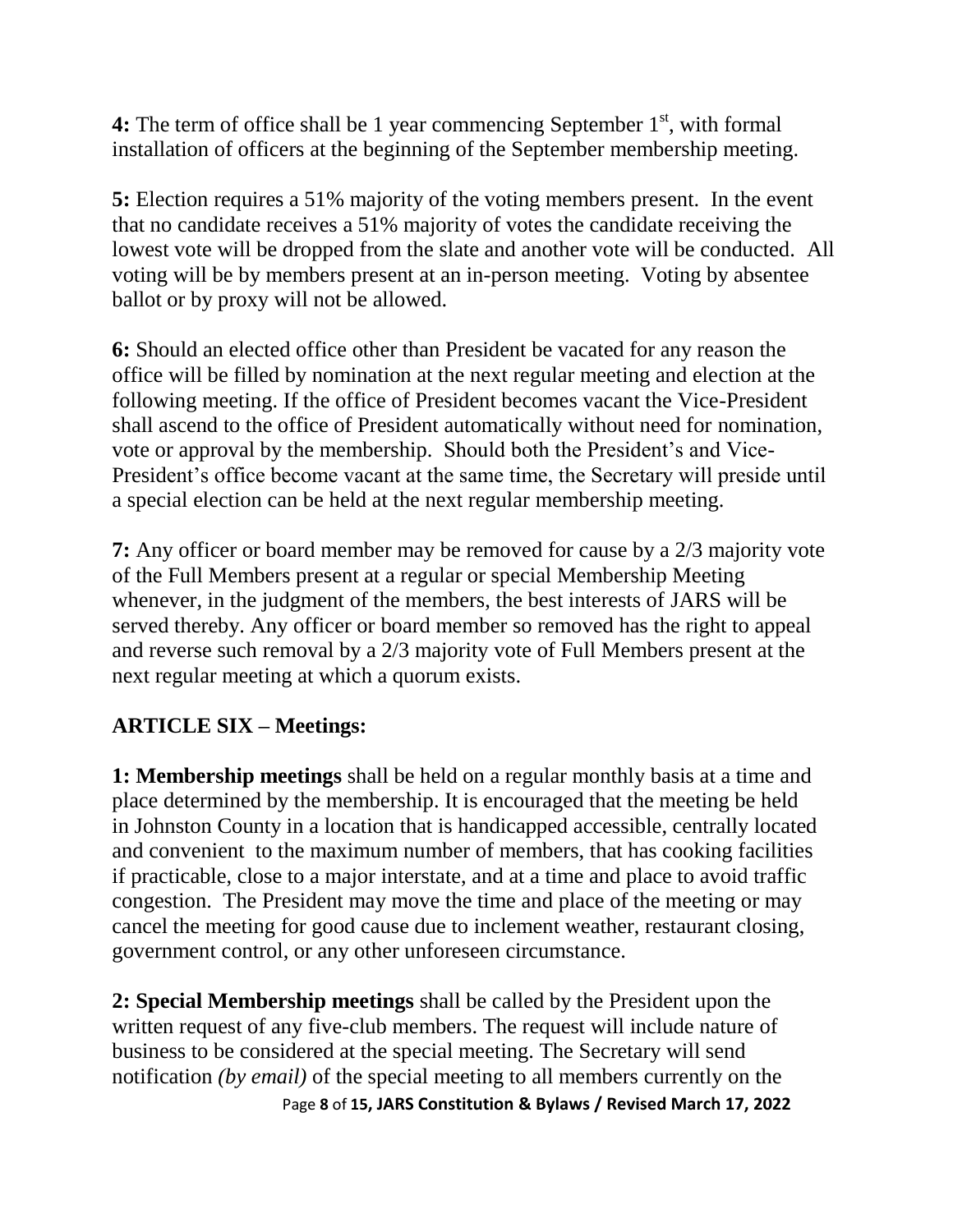roster. The notice will specifically state that this will be a Special Meeting and will include the date, time location, and the agenda of business to be considered. Such notices shall be sent so that they arrive not less than 48 hours before the scheduled meeting time. Only such business as designated on the agenda shall be considered to be in order at the meeting.

**3: Board of Directors meetings** shall be held on a regular monthly basis at a time and place determined by the Board of Directors and announced to the membership. Members may attend as a guest at any board meeting but should make prior arrangements if they have business to present to the board. These kind of meetings are sometimes called "Officers meetings" and are conducted so that the regular membership meetings can flow smoothly and efficiently in a timely manner. The President may call a special or emergency Board of Directors meeting at anytime for any reason, or may cancel a meeting due to unforeseen circumstance, or no important business to be discussed.

**4:** The **quorum required** for conducting business at any regular or special meeting shall be at least 20% of the Full/Family Members of the club. If a quorum is not present at the meeting, the members present may vote to proceed without a quorum; otherwise no business can be conducted. (This override must be recorded in the Secretary's minutes.)

**5:** The **quorum required** for conducting business at a Board of Directors meeting shall be at least 51% of the members of the Board of Directors.

**6: Roberts Rules of Order** shall govern all proceedings, except where in conflict with the provisions of these articles. Nothing in this section shall foreclose the use of informal procedure during the meetings, however upon request of any Full Member in good standing; the provisions of the prescribed parliamentary procedure may be invoked.

**7:** Upon request of any voting member at a business meeting, a vote must be conducted by secret paper ballot. All voting will be by members present at an inperson meeting, or an alternate meeting under ARTICLE SIX #10. Voting by absentee ballot or by proxy will not be allowed.

**8.** If both the President and Vice-President should be absent from a meeting, the Secretary will preside or may appoint another elected officer to preside.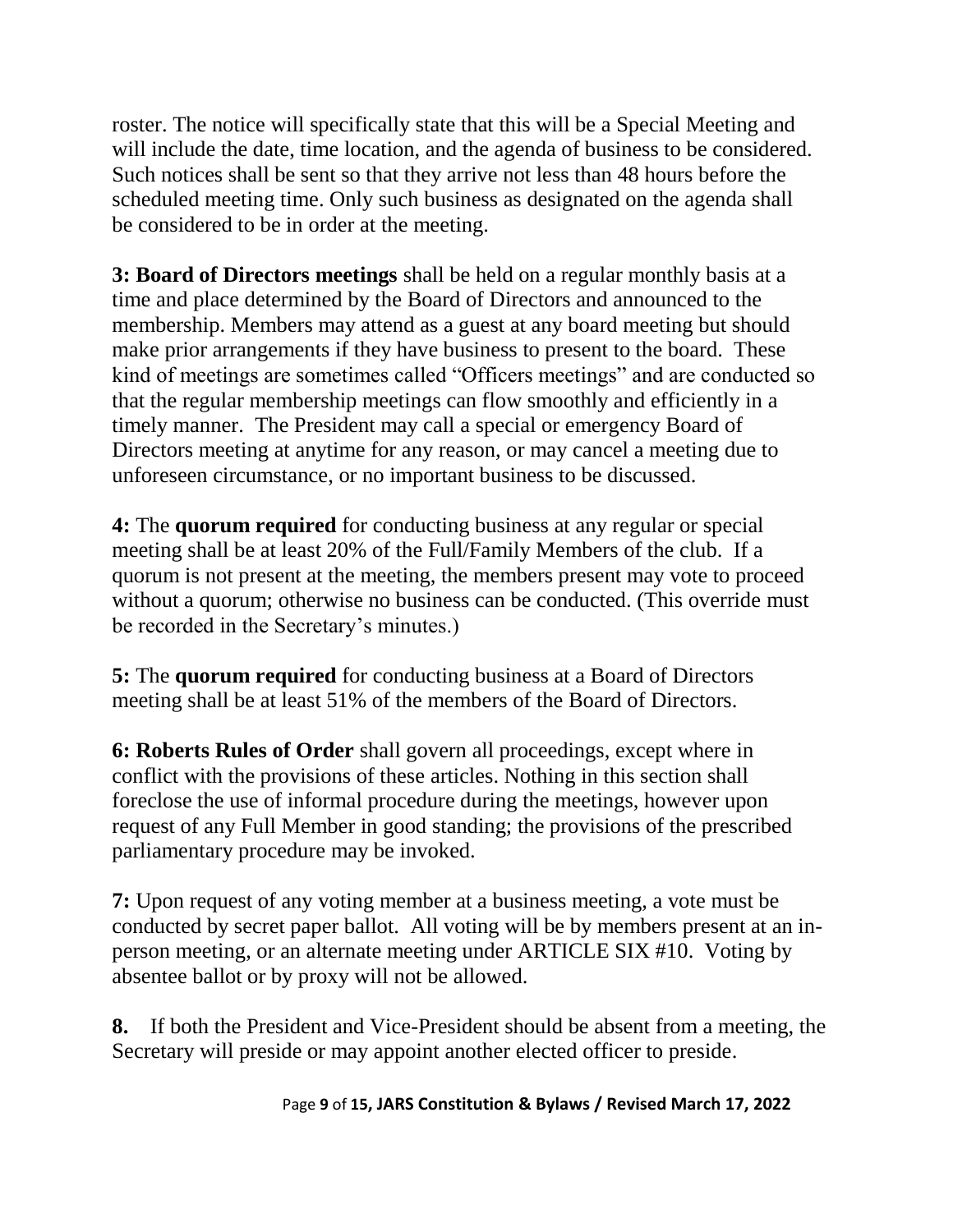**9:** The presiding officer at any meeting may introduce and call for debate and a vote on any matter which is not substantively addressed within the constitution. Such matters shall be decided by simple majority of the members present. Resulting decisions shall be published in the following club newsletter or email sent to members.

**10:** In the event of an emergency situation, government control or other unforeseen circumstances, or at the convenience of the majority of members, when in-person meetings are not possible, meetings may be conducted on or thru amateur radio frequencies, telephone conference call, or over internet resources video conference.

### **ARTICLE SEVEN: Community Emergency Response Team**

On October 17, 2019 the Johnston Amateur Radio Society voted and made a decision to sponsor, supervise, provide financial support and other expenses needed to support a Community Emergency Response Team, aka: C.E.R.T., that will operate within the JARS Organization. The Johnston County Amateur Radio Society- Community Emergency Response Team (**JARS-CERT**) program, in cooperation with the North Carolina Office of Emergency Management, educates volunteers about disaster preparedness for the hazards that may impact their area and trains them in basic disaster response skills, such as fire safety, light search and rescue, team organization, and disaster medical operations and specializes in point to point radio communications. JARS-CERT members are available when called upon by local and state Public Safety and Emergency Management and any other similar organizations to assist when needed. Although trained and available to assist in the many disciplines of public safety and disaster preparedness, the primary focus of the JARS-CERT will be on emergency communications.

 The JARS-CERT shall have their own operating rules and regulations, managers and supervisors, and personal equipment used by it's members. The JARS President and the JARS Board of Directors shall be the final supervisory and overseeing authority for all JARS-CERT operations. The JARS-Board of Directors may elect to deactivate or suspend JARS-CERT operations temporally if there is not enough club participation or interest, or lack of cooperation with government officials, or other unforeseen circumstances, and then reactivate it at a later time. Total permanent deactivation and dissolution of the JARS-CERT will require a vote of the JARS-membership after investigation and recommendation by the JARS-Board of Directors and a proposed Amendment to the JARS-Bylaws.

 The JARS-CERT Captain/Coordinator of the group, will serve as official Liaison between JARS-CERT and NC Emergency Management, and other state and local Public Safety Agencies, and government controllers.

 The JARS-CERT Captain/Coordinator shall be an Elected Officer of JARS under ARTICLE TWO, AND ARTICLE FIVE-1 of the JARS Constitution and Bylaws. He/She shall be equally represented with all other officers at JARS Board of Director meetings. A candidate for this position should have experience in public safety/emergency management and be a current member of the JARS-CERT team.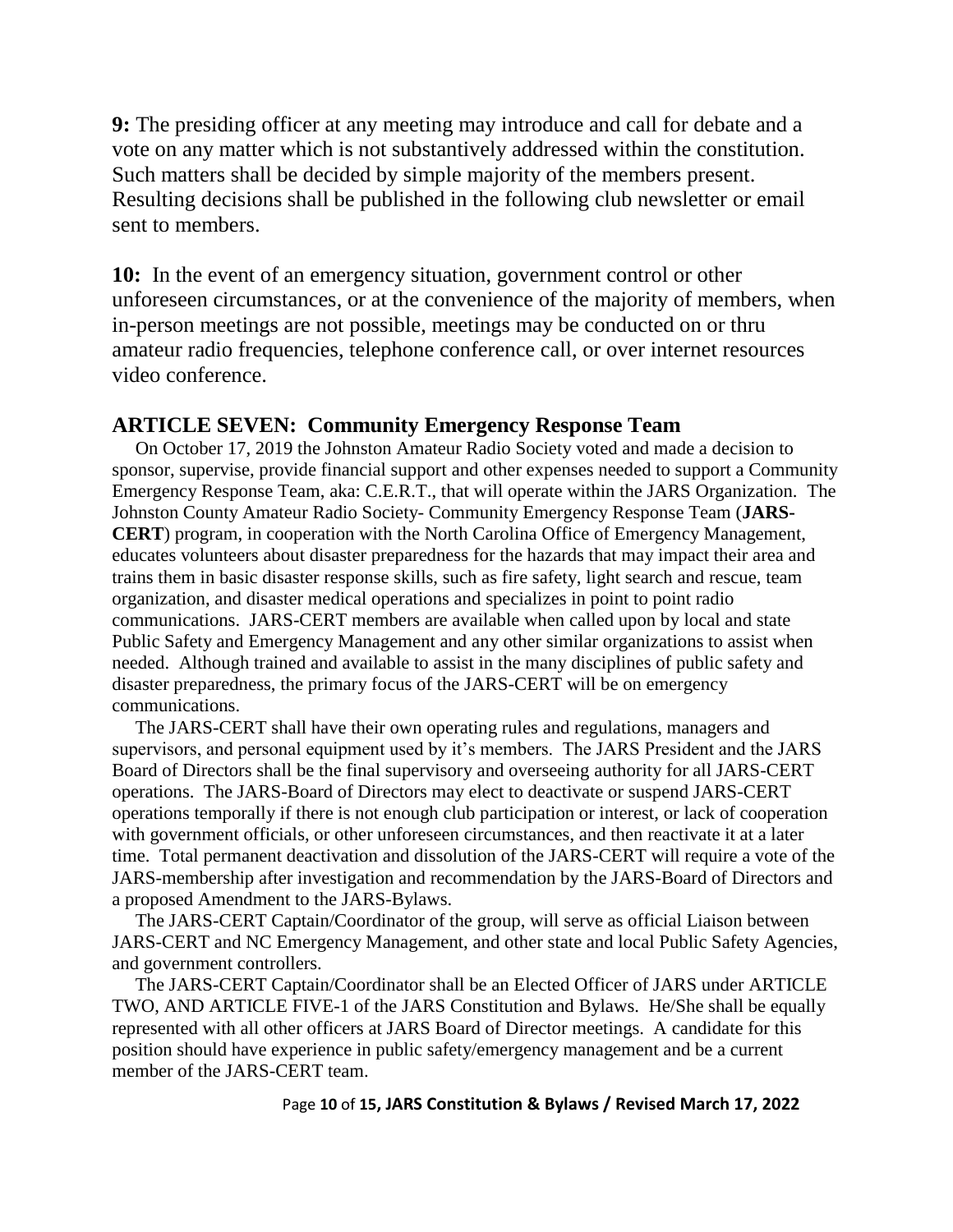# **ARTICLE EIGHT: MEMBER'S CODE OF CONDUCT**

## **Preamble:**

The Member's Code of Conduct sets forth standards of behavior by which we hold one another and ourselves accountable. Our aim is to foster a thriving community of amateur radio enthusiasts in which all participants will be welcomed, feel safe, and enjoy opportunities to learn and serve our community. Notwithstanding these broad goals, the scope of this code of conduct is limited to, and focused on, the behavior of individual members. Usually when a new rule or law is made it was a necessary result of questions or problems from the past.

**(1)** JARS members shall at all times conduct themselves in a manner that shall reflect favorably on the Johnston Amateur Radio Society. Conduct unbecoming shall include any conduct, at official JARS sponsored events or not, which tends to bring JARS or the member into disrepute, or which otherwise reflects unfavorably on the reputation or purpose of JARS.

**(2)** Members shall not knowingly commit any act or be guilty of any omission which constitutes a violation of any rules, regulations, directives, orders, or policies of JARS or the Federal Communications Commission.

**(3)** Members shall obey all Federal, State, and local laws and ordinances.

**(4)** Members shall be courteous to the public and to fellow JARS members, and shall maintain good temper, tact, and decorum at all times.

4.1 No member shall use foul or profane language either in person or via any communications medium.

4.2 No member shall threaten or cause harm to another person.

4.3 No member shall harass, slander, or ridicule another person.

**(5)** Members, and particularly officers, shall use discretion when dealing with matters of a personal or sensitive nature, limiting dissemination of such information to a need-to-know basis, and shall not foster or participate in rumor.

**(6)** Smoking and vaping are prohibited in all enclosed areas of JARS sponsored events.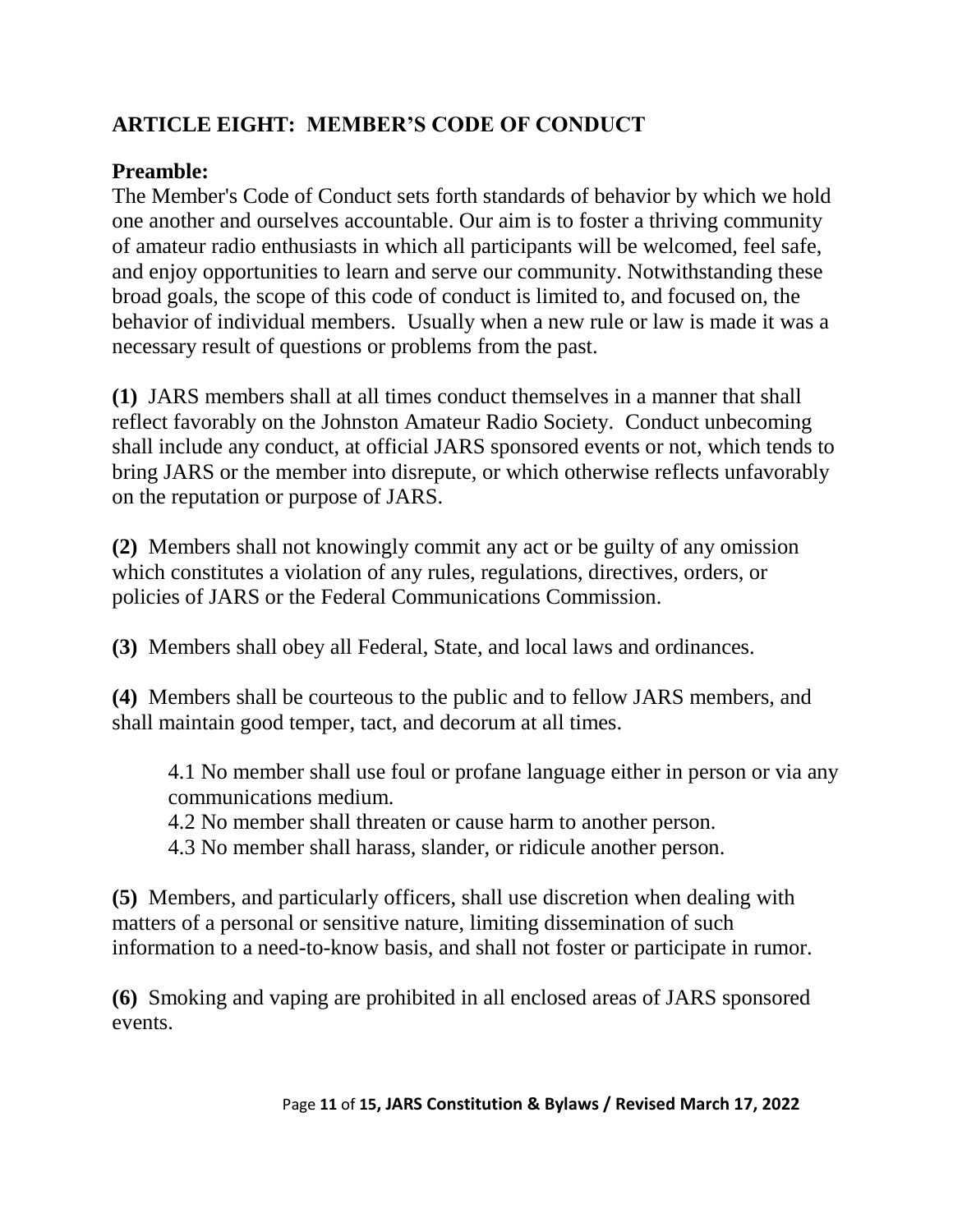**(7)** Consumption of alcoholic beverages may be permitted at designated JARS sponsored or participating events. To alleviate risks associated with impairment due to alcohol or other substances, members and visitors shall regulate themselves, and shall submit to removing themselves from the event, and shall not operate any motor vehicle if impaired. Same is to be enforced by the person in charge of the event.

**(8)** The President or person in charge at any JARS sponsored or participating event shall have the final authority in the enforcement of the rules and any other situations concerning a member's or visitor's conduct at JARS sponsored or participating events. Any member alleged to have violated the code of conduct may, within 3 days of the incident, appeal in writing to the President for review by a President's Review Panel of 3 members, to be convened within 10 days of the appeal, and the results to be reported at a following Board of Directors meeting.

## **ARTICLE NINE: FIREARMS**

**(1)** No Open Carry. At NO time shall any firearm be openly displayed at any JARS sponsored event.

Exceptions:

(1.1) A uniformed law enforcement officer.

(1.2) With prior approval of the President or person in charge, and prior notification to the event participants, an unloaded firearm may be brought and displayed for an educational event: for example, a gun safety class taught by a qualified instructor.

**(2)** Lawful Concealed Carry is Permitted. Firearms may be carried by anyone, with the understanding that:

(2.1) Persons with concealed firearms will keep them concealed. We recognize there may be occasions when a concealed firearm or its outline becomes partially visible, such as when jumping or bending over, but the owner shall make every reasonable effort to keep the firearm concealed, safe, and securely holstered.

(2.2) All persons with a concealed firearm must have had completed proper training and qualification for such firearm, and have in their possession a North Carolina Concealed Carry Permit, or other qualifying permit issued by a government agency, and carried to comply with the laws of the State of North Carolina.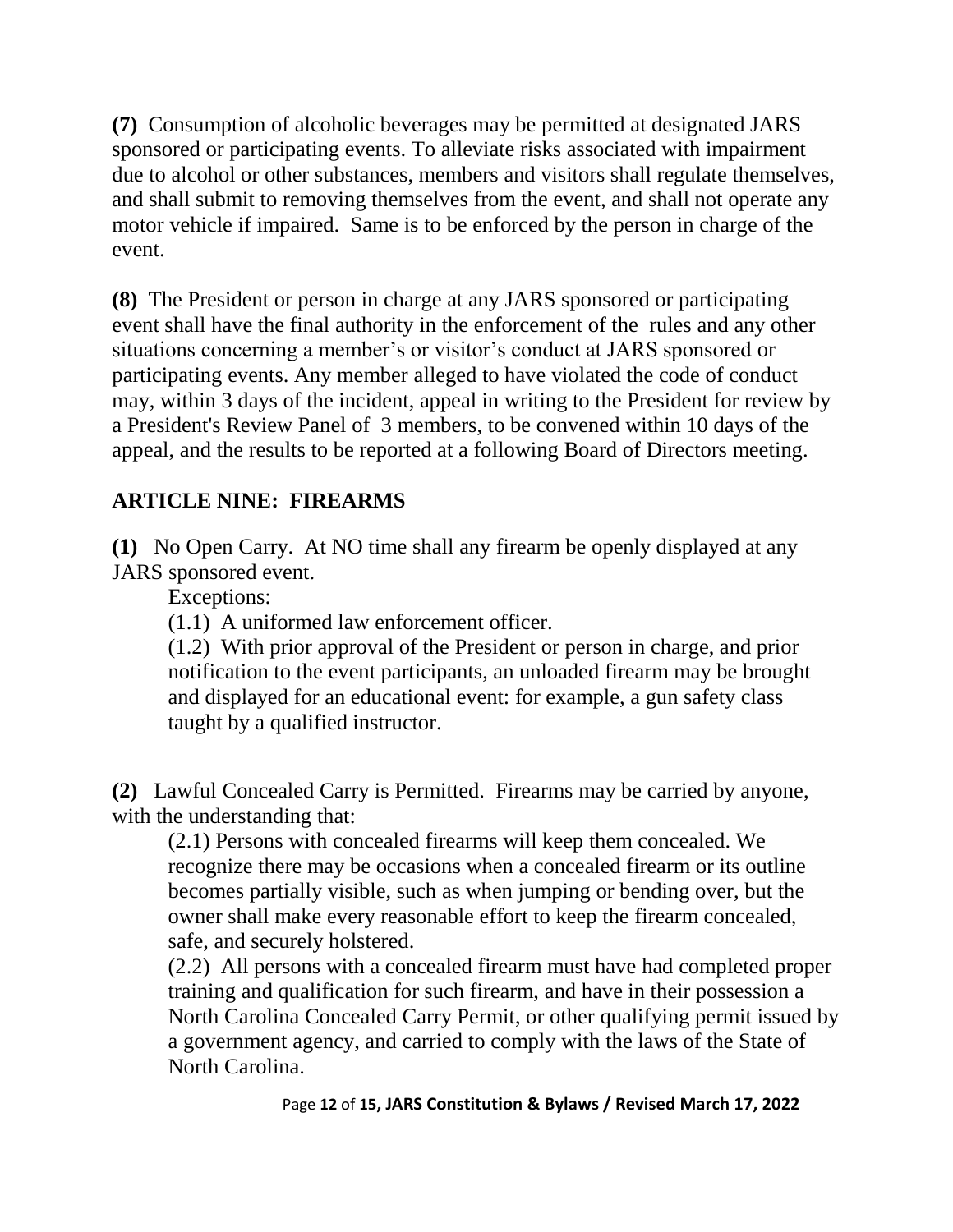## **ARTICLE TEN – Removal of Members:**

Any member may be removed for just cause upon an affirmative vote for removal by 2/3 of the FULL members voting at a regular meeting. The Secretary shall notify all FULL members *(by email)* of the club of the action to be considered at least 48 hours prior to the meeting at which the vote is to be taken.

## **ARTICLE ELEVEN – Amendments:**

**1:** Proposals for amendments to these Articles shall be submitted in writing at two consecutive regular meetings with the proposal to be discussed, included in the newsletter or email sent to members, and voted on at the second meeting.

**2:** If any changes are made to the proposal to amend it must be re-submitted as a new proposal and notification must again be sent to all members.

**3:** At least 2 weeks *(10 calendar days)* prior to the second meeting, an attempt to notify all members of the intent to amend the Constitution and Articles of the By-Laws must be made. *This can be done by email.*

**4:** If the requirements above have been met, this Constitution & By-Laws may be amended by a two-thirds vote of the membership present at the second meeting, and will take effect immediately. If the amendment fails to pass by a final vote of the membership, the same or similar amendment cannot be reintroduced again during the same term.

### **ARTICLE TWELVE – Dissolution:**

In the event of dissolution the residual assets of JARS will be bequeathed to a similar organization serving the Amateur Radio Service as determined by the membership.

## **ARTICLE THIRTEEN – Review of this document**

Amendments to this document may be made at any time to comply with the general feelings of the club members per instructions set out in ARTICLE ELEVEN. It is recommended that a comprehensive review of this Constitution and Bylaws document should be conducted by the Constitution and Bylaws committee again in 2025 and every 5 years after that to keep up with the modern changing times of our environment.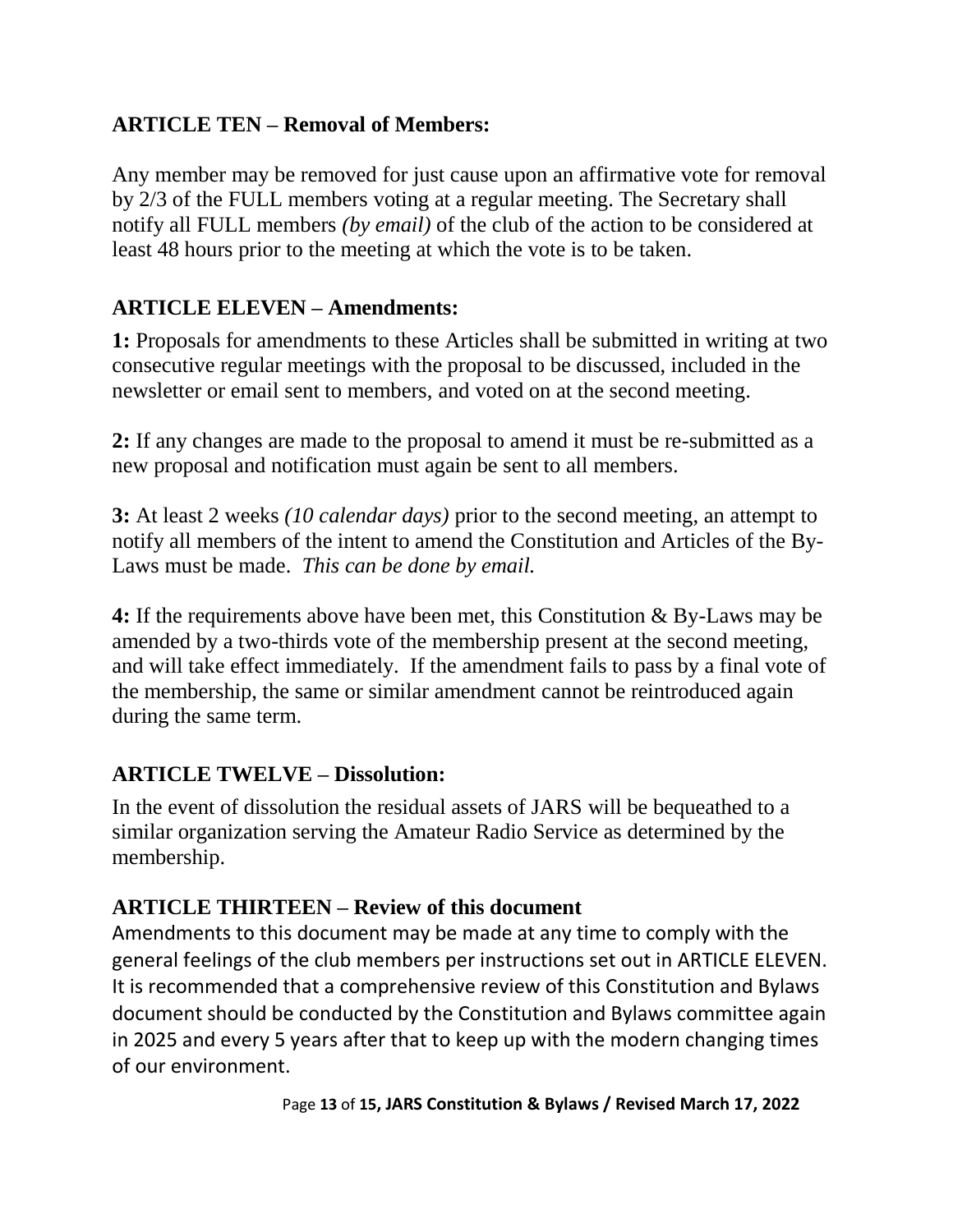| Approved by: JARS-Board of Directors - March, 2022                                             |
|------------------------------------------------------------------------------------------------|
| JARS President / Richard Futrell                                                               |
| JARS Vice-President / Mark Gibson                                                              |
| JARS Secretary / Veida Callam                                                                  |
| 1 raw<br>JARS Treasurer / Paul Dunn                                                            |
| JARS Membership Director / Colleen Futrell_Collean Futrel                                      |
| JARS Net Manager / Stephen Fowler http://                                                      |
| JARS Parliamentarian / Scott Wikinson                                                          |
| JARS Media Director & P.I.O / Mike Callam $\sqrt{n} \omega \lambda \omega / \sqrt{R} \alpha k$ |
| JARS At Large Director / Bill Blomgren                                                         |
| JARS At Large Director / Pete Memolo                                                           |
| JARS-CERT Captain/Coordinator / Mike Callam <i>(Reck ad Callar)</i>                            |
|                                                                                                |

#### JOHNSTON AMATEUR RADIO SOCIETY, INC. **CONSTITUTION & BY-LAWS** March 17, 2022

Voted on and approved by the JARS general club membership, at a regular stated club meeting on this 17<sup>th</sup> day of March 2022 in compliance with ARTICLE EIGHT of the old 2021 JARS Constitution & Bylaws, and ARTICLE ELEVEN of this new 2022 JARS **Constitution and Bylaws.** 

| CARGINGTON RUA INTERIOR                                                                               |  |
|-------------------------------------------------------------------------------------------------------|--|
|                                                                                                       |  |
| President: Richard Futrell Kerhand 0 2004                                                             |  |
| Secretary: Velda Callam $\int_{\mathcal{U}} \mathcal{U}_{\mathcal{U}} d\mu \mathcal{U}_{\mathcal{U}}$ |  |
| Chairnerson of Constitution & Bylaws Committee: Scott Wilkinson Latter that                           |  |

Committee members: Colleen Futrell, Domingo Rogers, Lannic Godwin, Mike Callam, Richard Futrell, Wally Courie

Page 14 of 14, JARS Constitution & Bylaws / Revised March 17, 2022

 $\frac{1}{\alpha}$  ,  $\alpha$ 

Page **14** of **15, JARS Constitution & Bylaws / Revised March 17, 2022**